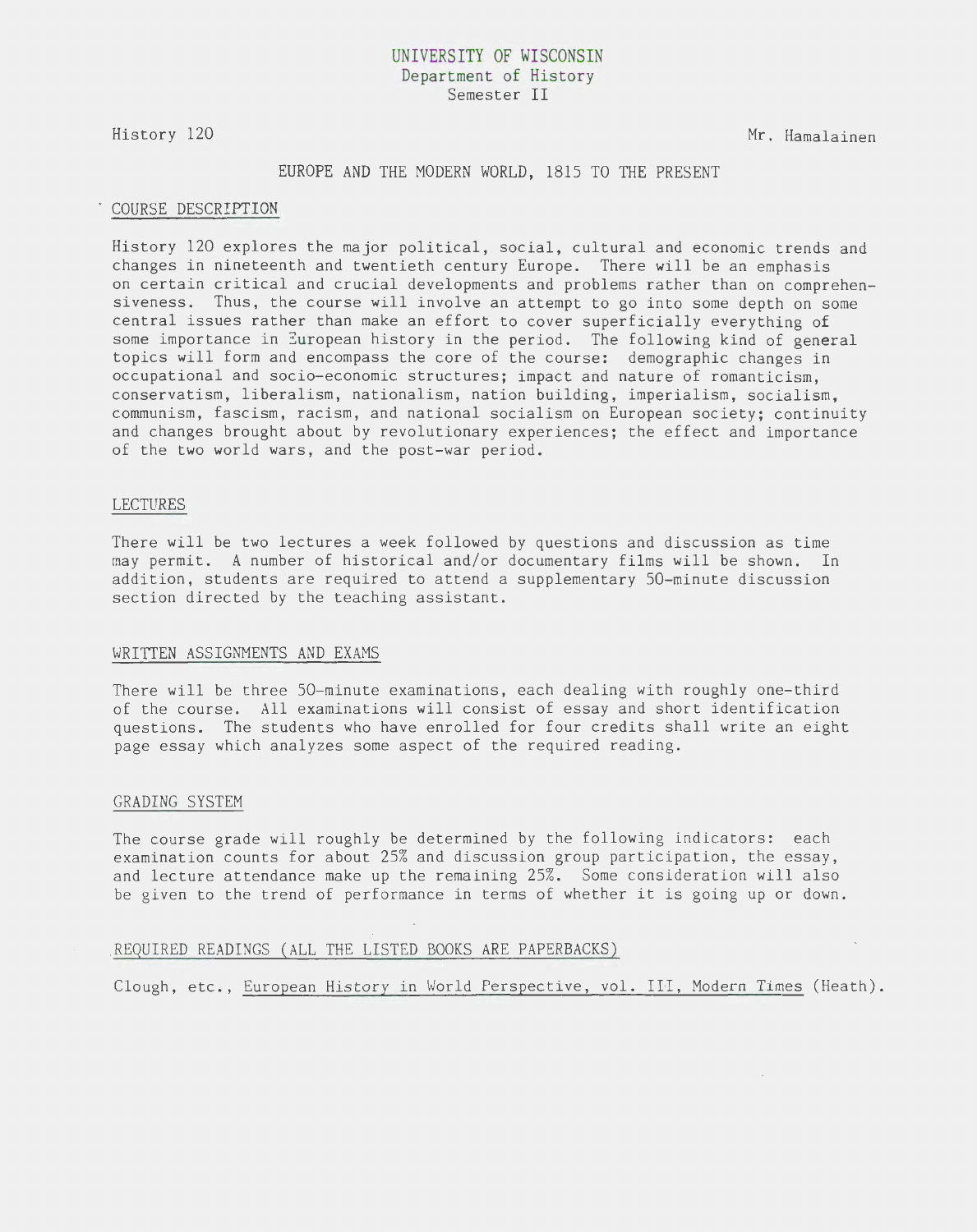## UNIVERSITY OF WISCONSIN Department of History Semester II, 1986-87

History 120

 $\overline{a}$ 

Mr. Hamalainen

# LECTURES

| Week                      |                         |                      |                                                                                   | Readings in the<br>Text |  |
|---------------------------|-------------------------|----------------------|-----------------------------------------------------------------------------------|-------------------------|--|
| $\mathbf I$               | January<br>January      | 20<br>22             | Introduction pp. $1058$<br>Decline of the old class structure                     |                         |  |
| II                        | January<br>January      | 27<br>29             | The rise of a new business elite<br>Formation of a new middle class $\ldots$      | 1108                    |  |
| III                       | February<br>February    | $\mathcal{E}$<br>5   | Liberalism versus reaction<br>Mid-century revolutions                             | 1151                    |  |
| IV                        | February 10<br>February | 12                   | Mid-century revolutions and new political forces<br>Victories of nationalism      | 1237                    |  |
| $\boldsymbol{\mathrm{V}}$ | February 17<br>February | 19                   | General trends<br>I EXAMINATION                                                   | 1281                    |  |
| VI                        | February<br>February    | 24<br>26             | European states before I WW<br>European states before I WW                        | 1349                    |  |
| VII                       | March<br>March          | $\mathcal{E}$<br>5   | Russia and Ottoman Empire<br>First World War                                      | 1433<br>1474            |  |
| VIII                      | March<br>March          | 10<br>12             | Peace settlements<br>Consequences of the war                                      |                         |  |
| IX                        | March<br>March          | 24<br>25             | The new order and re-alignments on the continent<br>Continuation                  | 1525                    |  |
| X                         | March<br>April          | 31<br>$\overline{2}$ | Rise of Nazi Germany & "Rise of Adolf Hitler".<br>II EXAMINATION                  | 1574                    |  |
| XI                        | April<br>April          | $\overline{7}$<br>9  | The Road to II WW and "Josef Goebbels"<br>Initial phase of the II WW              |                         |  |
| XII                       | April<br>April          | 14<br>16             | Movie, "Warsaw Ghetto"<br>Europe under German Domination                          |                         |  |
| XIII                      | April<br>April          | 21<br>23             | Second phase of II WW<br>Europe divided and "Night and Fog"                       | 1613                    |  |
| XIV                       | April                   | 28                   | Movies: "Russia: Russian peasant" and "USSR:<br>Soviet citizen and his community" | 1761                    |  |
|                           | April                   | 30                   | Recent trends                                                                     |                         |  |
| XV                        | May<br>May              | 5<br>$7\overline{ }$ | Recent trends<br>.<br>Movie: "People under Communism today"                       | 1785                    |  |